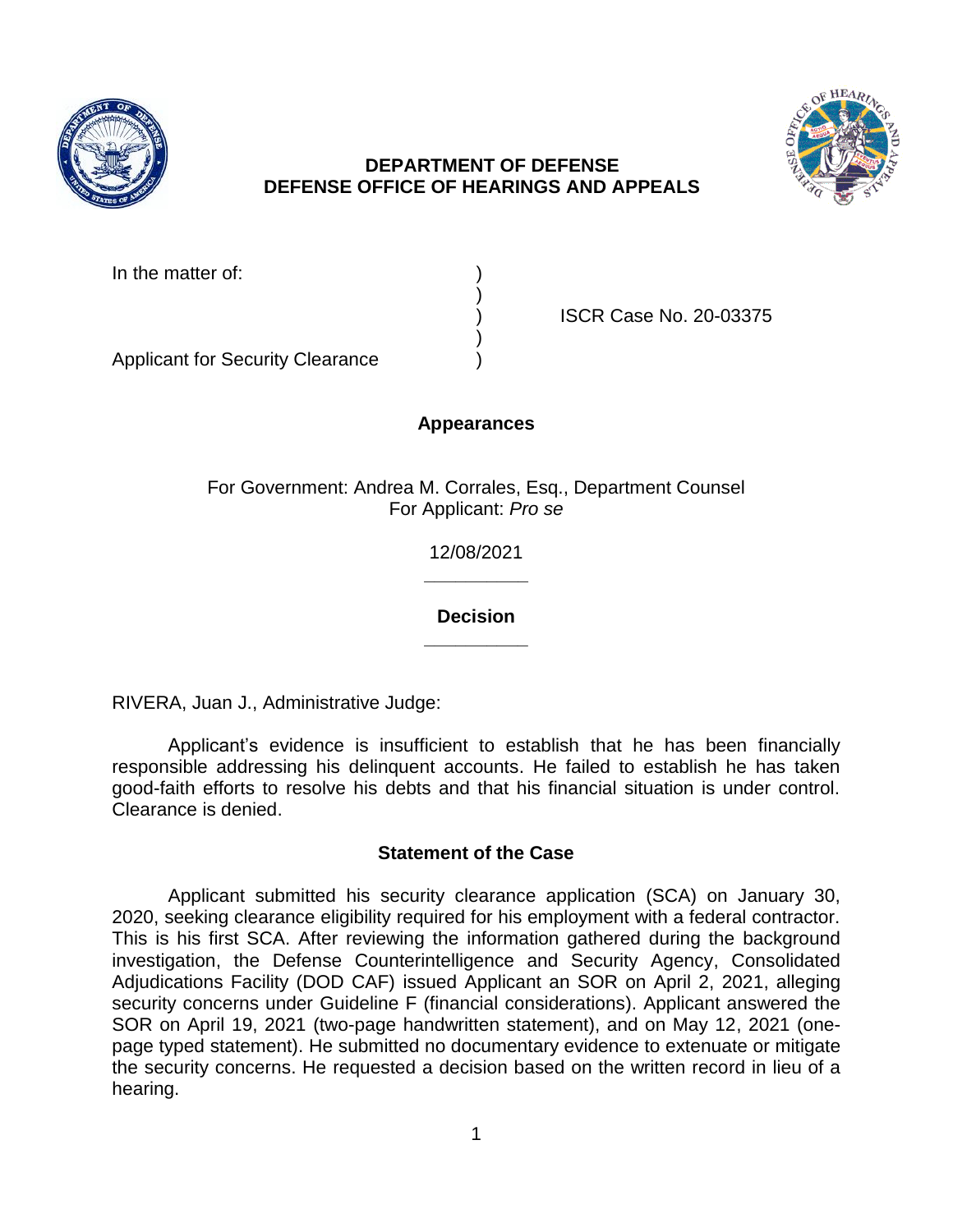A copy of the Government's file of relevant material (FORM), containing the evidence supporting the security concerns, was provided to Applicant on July 26, 2021. and mitigation, and of his efforts to resolve his financial problems. He raised no objections to the Government's proffered evidence. The case was assigned to me on October 6, 2021. Without objections, I admitted and considered the Government's He responded to the FORM on August 23, 2021, and submitted evidence in extenuation proposed evidence and Applicant's documentary evidence.

#### **Findings of Fact**

\$35,660 (SOR ¶¶ 1.b through 1.h); and six student loans in collection, totaling about \$55,510 (SOR ¶¶ 1.i through 1.n). In his answers to the SOR, Applicant admitted all of incorporated herein as findings of fact. After a thorough review of the record evidence, I The SOR alleges 14 delinquent accounts including: a charged-off credit account for \$10,547 (SOR ¶ 1.a); seven federal student loans in collection, totaling around the SOR financial allegations (SOR ¶¶ 1.a through 1.n). His admissions are make the following additional findings of fact:

 Applicant is 50 years old. He attended college between March 2007 and October 2012, when he earned his bachelor's degree. He has been in a civil marriage since January 2020. He previously married in 2000 and divorced in 2018. He has a 16-yearold daughter.

 Applicant's employment history indicates he was employed as a communications technician between June 2007 and February 2017. After holding small jobs for short periods, he was unemployed between April 2017 and November 2017. He worked as a department manager between November 2017 and August 2018, and as a foreman between August 2018 and November 2018. He worked as a communications technician between November 2018 and January 2020. He has been working as an IT technician and engineering intern for his current employer and security sponsor, a federal contractor, since January 2020.

 In his SOR responses, Applicant averred his U.S. Department of Education student loans were paid off by company "A," who was then collecting on the student loans. He presented no documentary evidence to corroborate his allegations. In his answer to the FORM, Applicant stated he consolidated all of his federal student loans (SOR ¶¶ 1.b through 1.h) into one loan with one payment, and entered into a rehabilitation program to run from September 2021 to June 2022. He submitted no documentary evidence to corroborate these claims.

 Concerning his private student loans (SOR ¶¶ 1.i through 1.n) in collection by "A," Applicant claimed they were now being serviced and collected by company "N". He claimed he contacted "N" and asked for his options to start a repayment plan. He submitted no documentary evidence to corroborate these claims.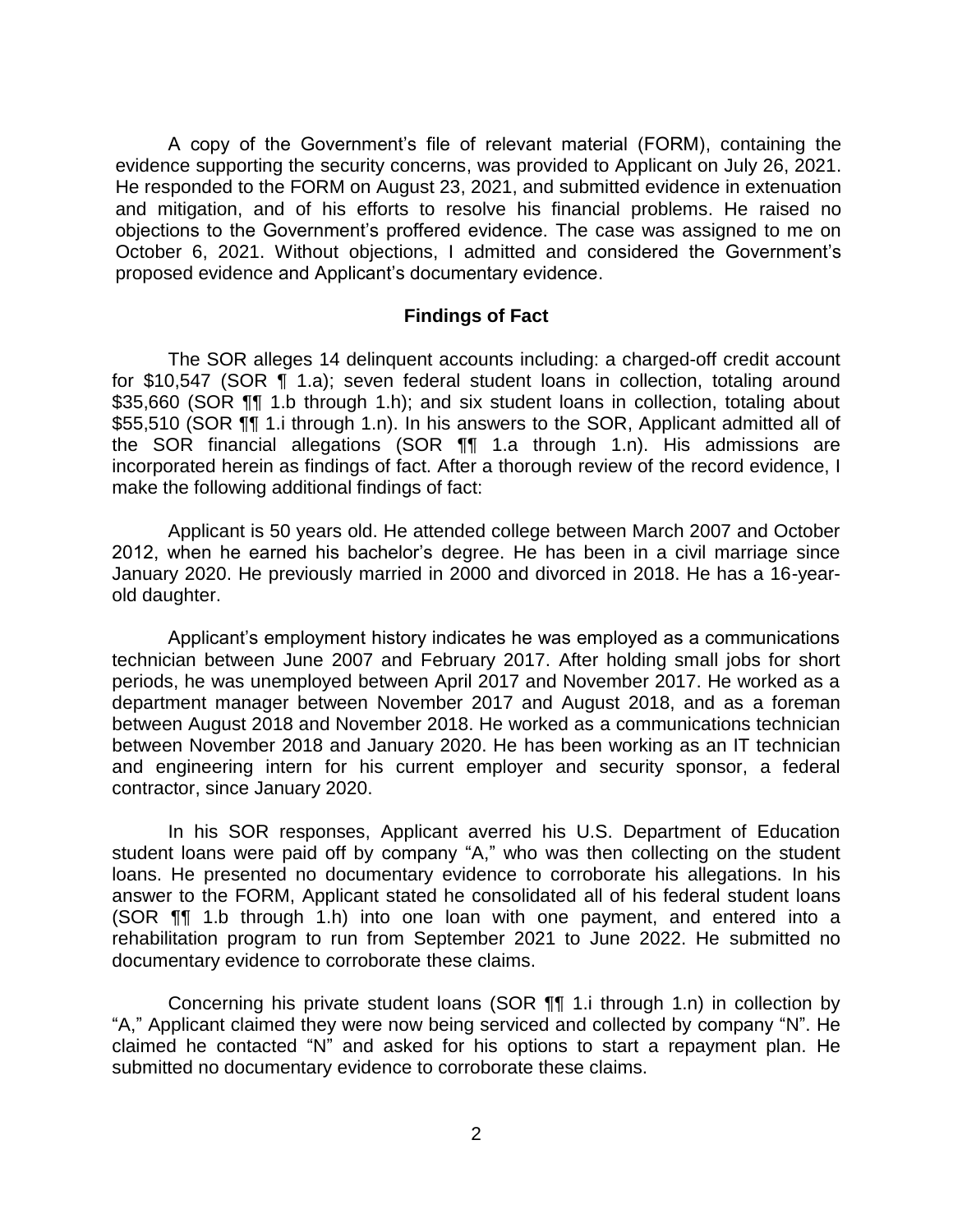In response to Section 26 (Financial Record) of his January 2020 SCA, Applicant disclosed that he owed about \$99,000 in student loans. He stated that he got behind paying his student loans after he was laid off from a job (unemployed) and later on he only found jobs at a reduced salary (underemployed). He overextended himself financially by using credit cards to pay for living expenses. He did not pay his student loans because his income was insufficient to pay his living expenses and student loans. He claimed: "I am starting to get on a schedule of getting things paid off. I have auto withdrawals on many of the student loans and I am paying what I can on the charged off credit card." (2020 SCA, Section 26)

 The February 2020 credit report (FORM, Item 5) shows SOR ¶ 1.a as a charged- account with the same balance. Applicant submitted no documentary evidence to off credit account for \$10,547. The March 2021 credit report (FORM, Item 4) shows the corroborate he has made any payments to this account.

When asked to provide the reasons for his financial problems, Applicant stated "money issues, job issues, as jobs changed money changed and I had to prioritize what money was going to what bill and some, if not most of [the student loans] could [not] get paid." When asked to provide the current status of his financial issues, Applicant stated: "I have become more stable now and I am able to pay more. I am getting reevaluated in April and I am going to make higher payments. I am on auto withdrawals right now on all the student loans and I am working on payment arrangements with the charged-off (account alleged in SOR ¶ 1.a)." He submitted no documentary evidence to corroborate he has made any payments on the charged-off credit card account.

 In his response to the FORM, Applicant stated that after graduating from college, between 2014 and 2018, he was unable to find a job commensurate to his degree and had to work lower paying jobs. His spouse paid most of the bills at the time. He separated and divorced in 2018, and that resulted in his income dropping drastically. Without his ex-wife's financial help he was unable to pay his debts. He used the credit card account alleged in SOR ¶ 1.a to pay his living expenses. (Answer to SOR)

 Applicant submitted documentary evidence showing that in October 2017, he settled, for less than owed, two of his student loans. The two student loans are not alleged in the SOR, but the 2021 credit report corroborates they were settled and paid after they were charged off. (FORM, Item 4)

 Applicant presented no evidence to show he has participated in financial counseling or has a working budget. He did not present evidence of his and his wife's current financial situation (gross monthly income, deductions, monthly expenses, and monthly net remainder).

 Except for the alleged student loans and the charged-off account alleged in SOR ¶ 1.a, Applicant's 2021 credit report shows that he is living within his financial means, and that he has acquired no additional delinquent accounts. The 2021 credit report shows one current (pays as agreed) credit-card account with a balance of \$202 and a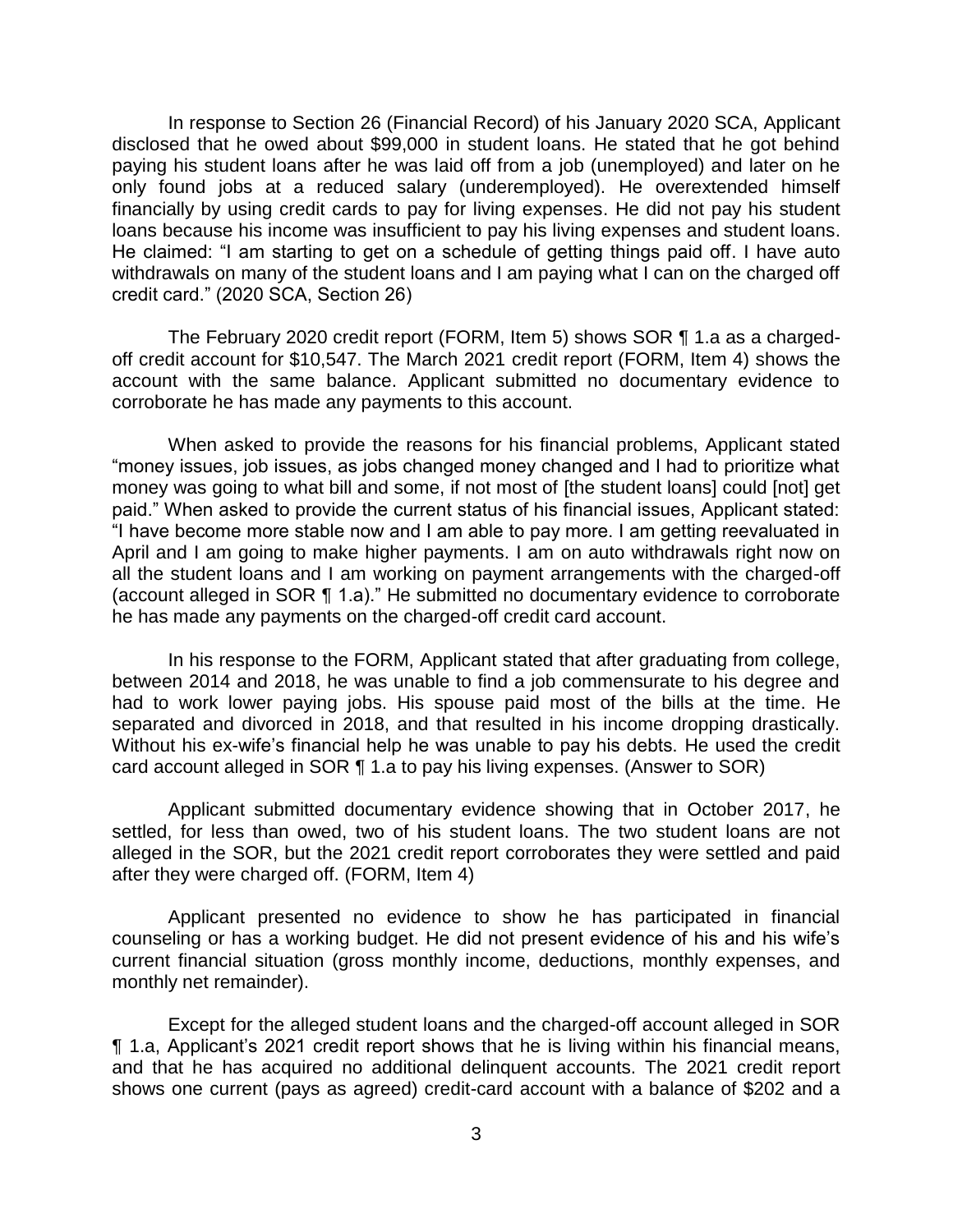scheduled payment of \$29; and nine other accounts (four revolving accounts, four installment accounts, and a mortgage), with no balance or payment due, with a status of "pays as agreed" and "paid and closed." The credit report shows that he has been paying or addressing some of his delinquent accounts.

#### **Policies**

 The SOR was issued under Executive Order (Exec. Or.) 10865, *Safeguarding Classified Information Within Industry* (February 20, 1960), as amended; DOD Directive 5220.6, *Defense Industrial Personnel Security Clearance Review Program* (Directive) (January 2, 1992), as amended; and the *National Security Adjudicative Guidelines for Determining Eligibility for Access to Classified Information or Eligibility to Hold a Sensitive Position* (AGs), applicable to all adjudicative decisions issued on or after June 8, 2017.

 Eligibility for access to classified information may be granted "only upon a finding that it is clearly consistent with the national interest to do so." Exec. Or. 10865,  *Safeguarding Classified Information within Industry* § 2 (Feb. 20, 1960), as amended. The U.S. Supreme Court has recognized the substantial discretion of the Executive Branch in regulating access to information pertaining to national security, emphasizing that "no one has a 'right' to a security clearance." *Department of the Navy v. Egan*, 484 U.S. 518, 528 (1988).

 The AGs list disqualifying and mitigating conditions for evaluating a person's suitability for access to classified information. Any one disqualifying or mitigating condition is not, by itself, conclusive. However, the AGs should be followed where a case can be measured against them, as they represent policy guidance governing access to classified information. Each decision must reflect a fair, impartial, and commonsense consideration of the whole person and the factors listed in SEAD 4, App. A  $\P$  2(d) and 2(f). All available, reliable information about the person, past and present, favorable and unfavorable, must be considered.

 Security clearance decisions resolve whether it is clearly consistent with the national interest to grant or continue an applicant's security clearance. The Government must prove, by substantial evidence, controverted facts alleged in the SOR. If it does, the burden shifts to the applicant to rebut, explain, extenuate, or mitigate the facts. The applicant bears the heavy burden of demonstrating that it is clearly consistent with the national interest to grant or continue his or her security clearance.

 Persons with access to classified information enter into a fiduciary relationship with the Government based on trust and confidence. Thus, the Government has a compelling interest in ensuring each applicant possesses the requisite judgment, reliability, and trustworthiness of those who must protect national interest as their own. The "clearly consistent with the national interest" standard compels resolution of any reasonable doubt about an applicant's suitability for access in favor of the Government. "[S]ecurity clearance determinations should err, if they must, on the side of denials."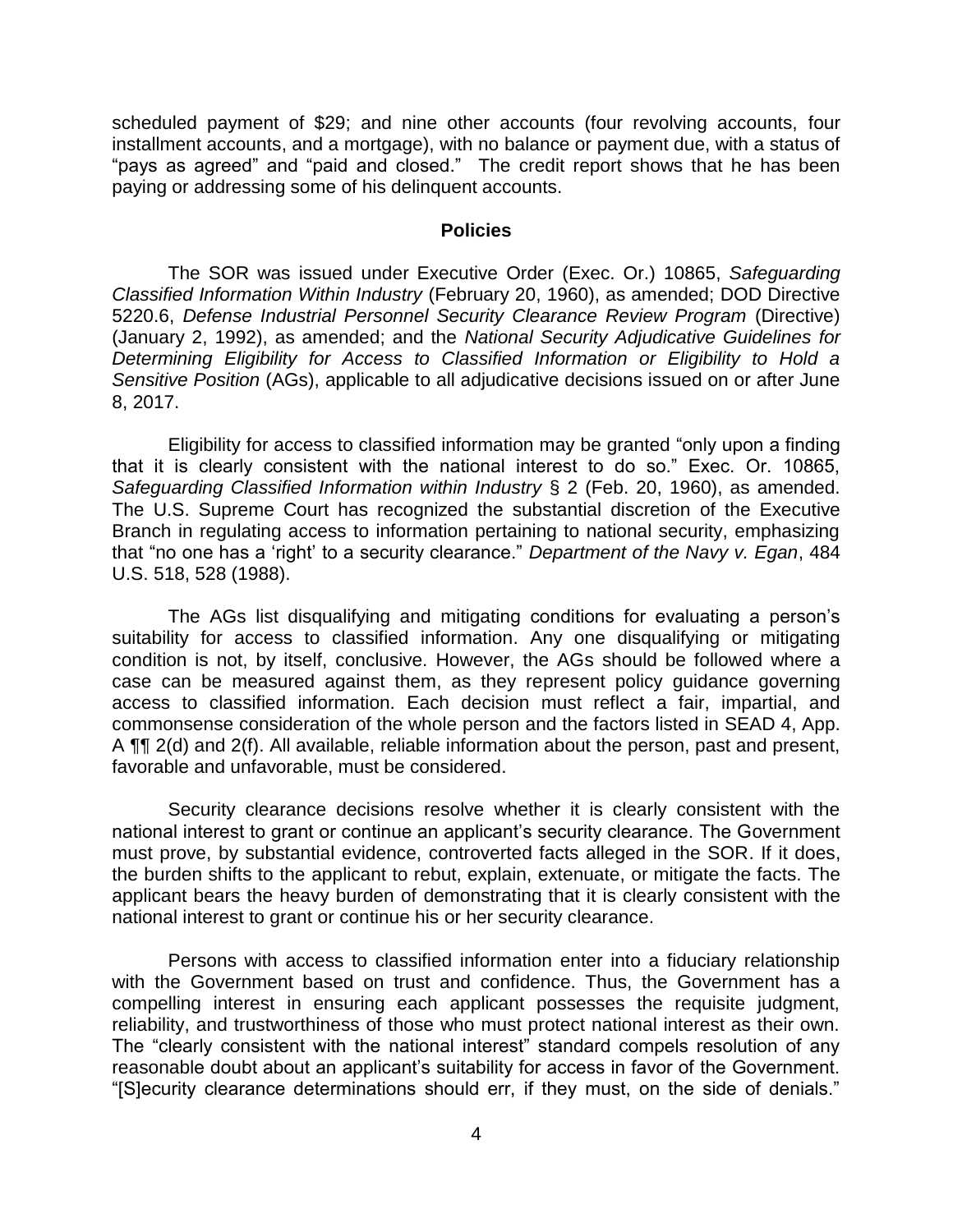*Egan*, 484 U.S. at 531; SEAD 4, ¶ E(4); SEAD 4, App. A, ¶¶ 1(d) and 2(b). Clearance decisions are not a determination of the loyalty of the applicant concerned. They are merely an indication that the applicant has or has not met the strict guidelines the Government has established for issuing a clearance.

### **Analysis**

### **Financial Considerations**

AG ¶ 18 articulates the security concern relating to financial problems:

Failure or inability to live within one's means, satisfy debts, and meet financial obligations may indicate poor self-control, lack of judgment, or unwillingness to abide by rules and regulations, all of which can raise questions about an individual's reliability, trustworthiness, and ability to protect classified or sensitive information. Financial distress can also be caused or exacerbated by, and thus can be a possible indicator of, other issues of personnel security concern such as excessive gambling, mental health conditions, substance misuse, or alcohol abuse or dependence. An individual who is financially overextended is at greater risk of having to engage in illegal or otherwise questionable acts to generate funds . . ..

 Applicant's financial problems are documented in the record. Between 2007 and 2012, he attended college and accumulated a large number of student loans. After college, he was unable to find a good paying job, and was underemployed for a period and unemployed between April and November 2017. He was divorced in 2018, and his earnings were reduced. Because of the reduced earnings, he was unable to pay his debts and living expenses.

AG ¶ 19 provides disqualifying conditions that could raise a security concern and may be disqualifying in this case: "(a) inability to satisfy debts;" and "(c) a history of not meeting financial obligations." The record established these disqualifying conditions, requiring additional inquiry about the possible applicability of mitigating conditions.

The following mitigating conditions under AG ¶ 20 are potentially applicable:

 (a) the behavior happened so long ago, was so infrequent, or occurred under such circumstances that it is unlikely to recur and does not cast doubt on the individual's current reliability, trustworthiness, or good judgment;

(b) the conditions that resulted in the financial problem were largely beyond the person's control (e.g., loss of employment, a business downturn, unexpected medical emergency, a death, divorce or separation, clear victimization by predatory lending practices, or identity theft), and the individual acted responsibly under the circumstances;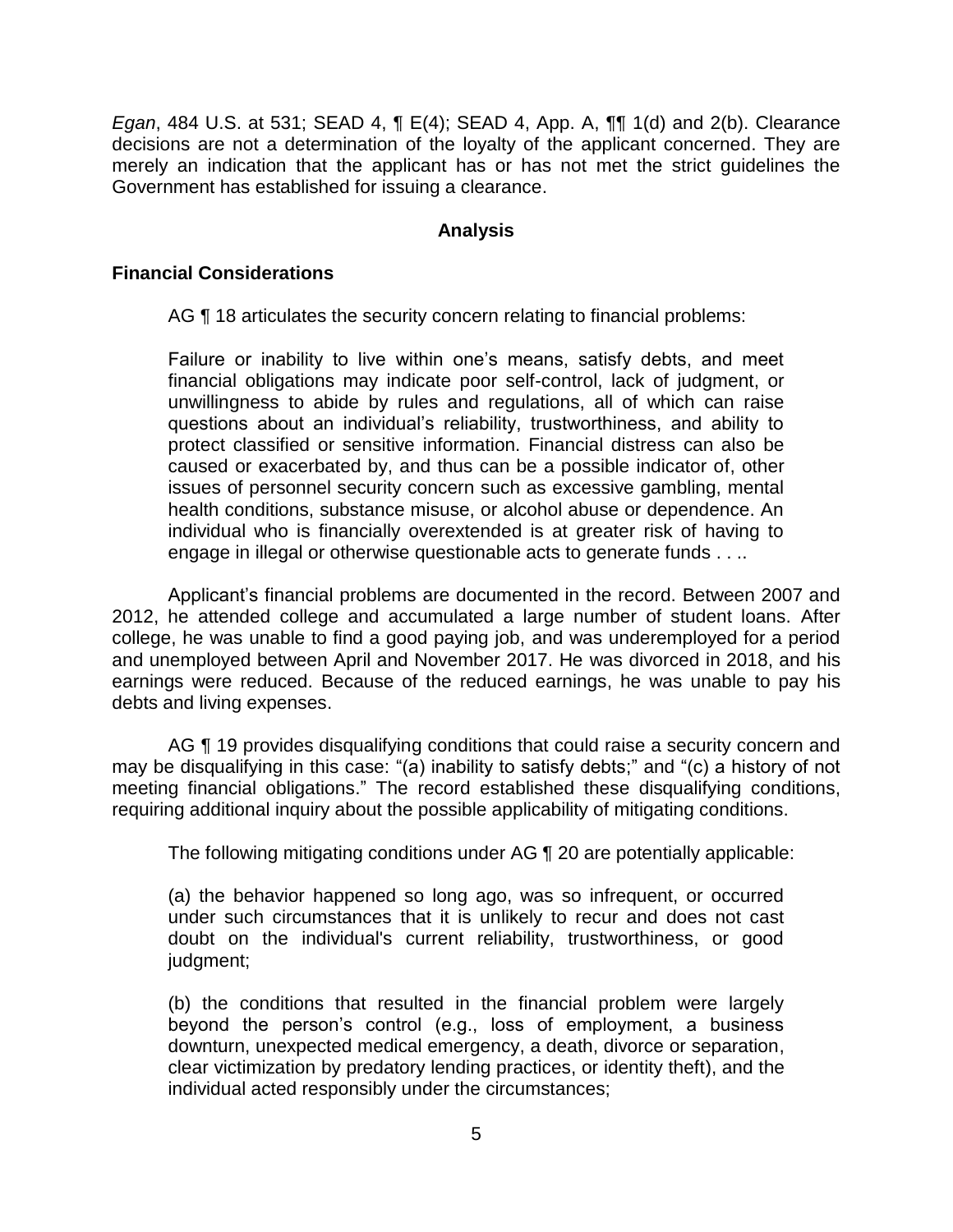(c) the individual has received or is receiving financial counseling for the problem from a legitimate and credible source, such as a non-profit credit counseling service, and there are clear indications that the problem is being resolved or is under control; and

 (d) the individual initiated and is adhering to a good-faith effort to repay overdue creditors or otherwise resolve debts.

 find a good paying job and had a period of unemployment in 2017. His then wife was helping him with his finances, but they divorced in 2018. His earnings were reduced and his income alone was insufficient to pay the accrued debts and living expenses. His financial problems could be attributed to, or were aggravated by, circumstances beyond Applicant acquired a large debt financing his college education. He was unable to his control (divorce, unemployment, and underemployment).

 Notwithstanding, Applicant's evidence is insufficient to show he has been financially responsible under his circumstances. He failed to submit evidence of his contacts with his creditors or of any payments made since he acquired the student loans or other debts, except for the two student loans that he settled for less than owed. He failed to present documentary evidence of consolidation of his student loans, rehabilitation efforts, and current payment schedules. He failed to establish he has taken good-faith efforts to resolve his other delinquent debts and that his financial situation is under control.

 Clearance decisions are aimed at evaluating an applicant's judgment, reliability, and trustworthiness. They are not a debt-collection procedure. The guidelines do not require an applicant to establish resolution of every debt or issue alleged in the SOR. An applicant needs only to establish a plan to resolve financial problems and take significant actions to implement the plan. There is no requirement that an applicant immediately resolve issues or make payments on all delinquent debts simultaneously, nor is there a requirement that the debts or issues alleged in an SOR be resolved first. Rather, a reasonable plan and concomitant conduct may provide for the payment of such debts, or resolution of such issues, one at a time.

 financial responsibility, and that his financial problems are being resolved and are under actions, are insufficient. Additionally, he presented no evidence to show he has participated in financial counseling or has a working budget. He did not present evidence of his current financial situation (gross monthly income, deductions, monthly expenses, and monthly net remainder). The financial considerations security concerns In this instance, the evidence is insufficient to demonstrate Applicant's current control. Mere promises to resolve financial issues in the future, without further confirmed are not mitigated.